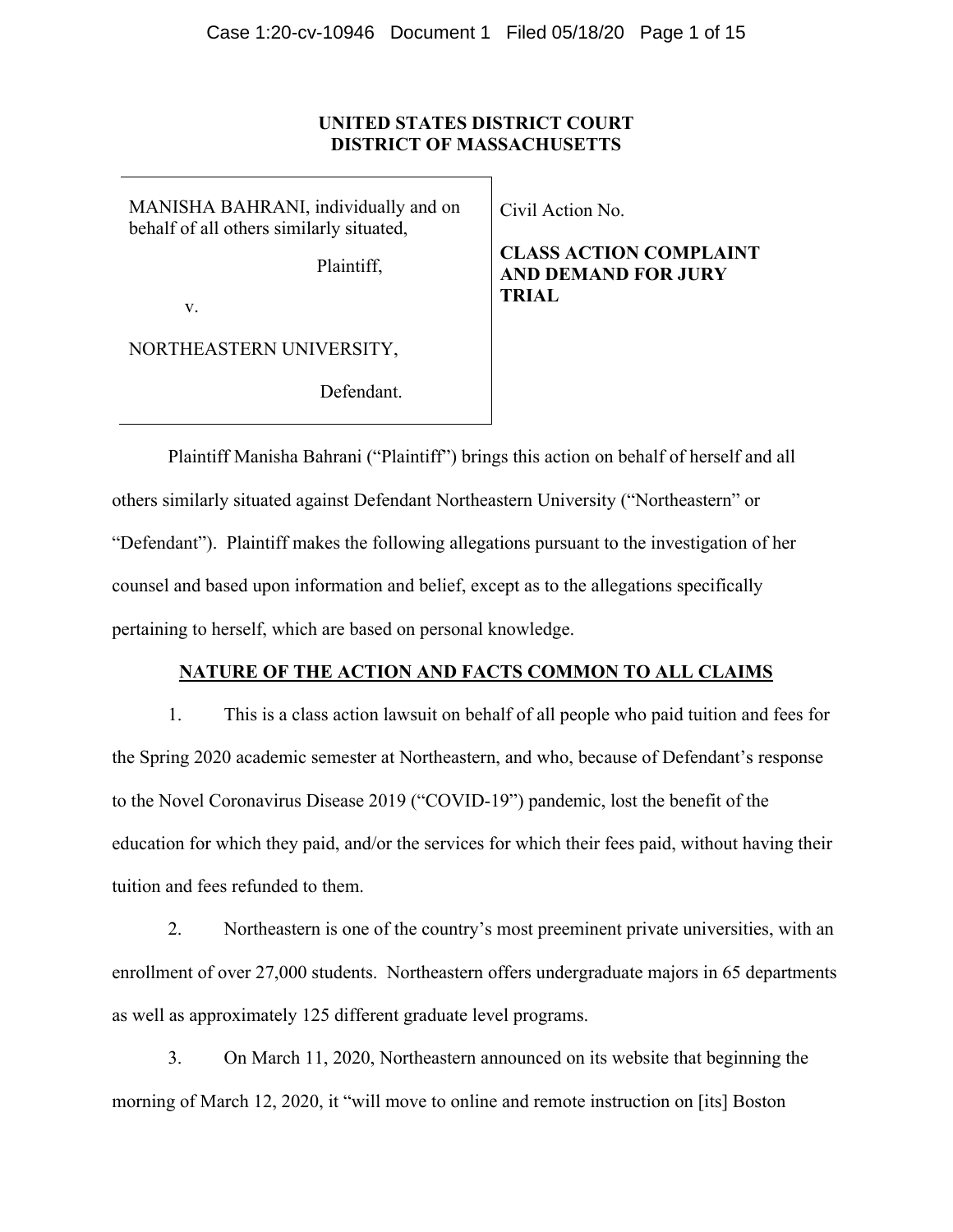#### Case 1:20-cv-10946 Document 1 Filed 05/18/20 Page 2 of 15

campus, the university's largest and most complex operation."1

4. On March 12, 2020, Northeastern announced on its website that "all courses have moved to online delivery for the university's Massachusetts campuses for the remainder of the Spring 2020 Semester."<sup>2</sup> On March 14, 2020, Northeastern announced on its website that "all students who reside in Northeastern residence halls complete their end of semester move-out no later than Tuesday, March 17, 2020, at 5:00 p.m."<sup>3</sup>

5. Thus, Northeastern has not held any in-person classes since March 11, 2020. Classes that have continued have only been offered in an online format, with no in-person instruction.

6. As a result of the closure of Defendant's facilities, Defendant has not delivered the educational services, facilities, access and/or opportunities that Ms. Bahrani and the putative class contracted and paid for. The online learning options being offered to Northeastern students are subpar in practically every aspect, including the lack of facilities, materials, and access to faculty. Students have been deprived of the opportunity for collaborative learning and in-person dialogue, feedback, and critique. The remote learning options are in no way the equivalent of the in-person education that Plaintiff and the putative class members contracted and paid for.

7. Nonetheless, Northeastern has not refunded any tuition or mandatory fees for the Spring 2020 semester.

8. Plaintiff and the putative class are therefore entitled to a refund of tuition and fees for in-person educational services, facilities, access and/or opportunities that Defendant has not

<sup>2</sup> https://news.northeastern.edu/coronavirus/university-messages/the-latest-covid-19-updates/

<sup>&</sup>lt;sup>1</sup> https://news.northeastern.edu/coronavirus/university-messages/advancing-our-mission-in-atime-of-uncertainty/

<sup>&</sup>lt;sup>3</sup> https://news.northeastern.edu/coronavirus/university-messages/further-reducing-density-onour-campus/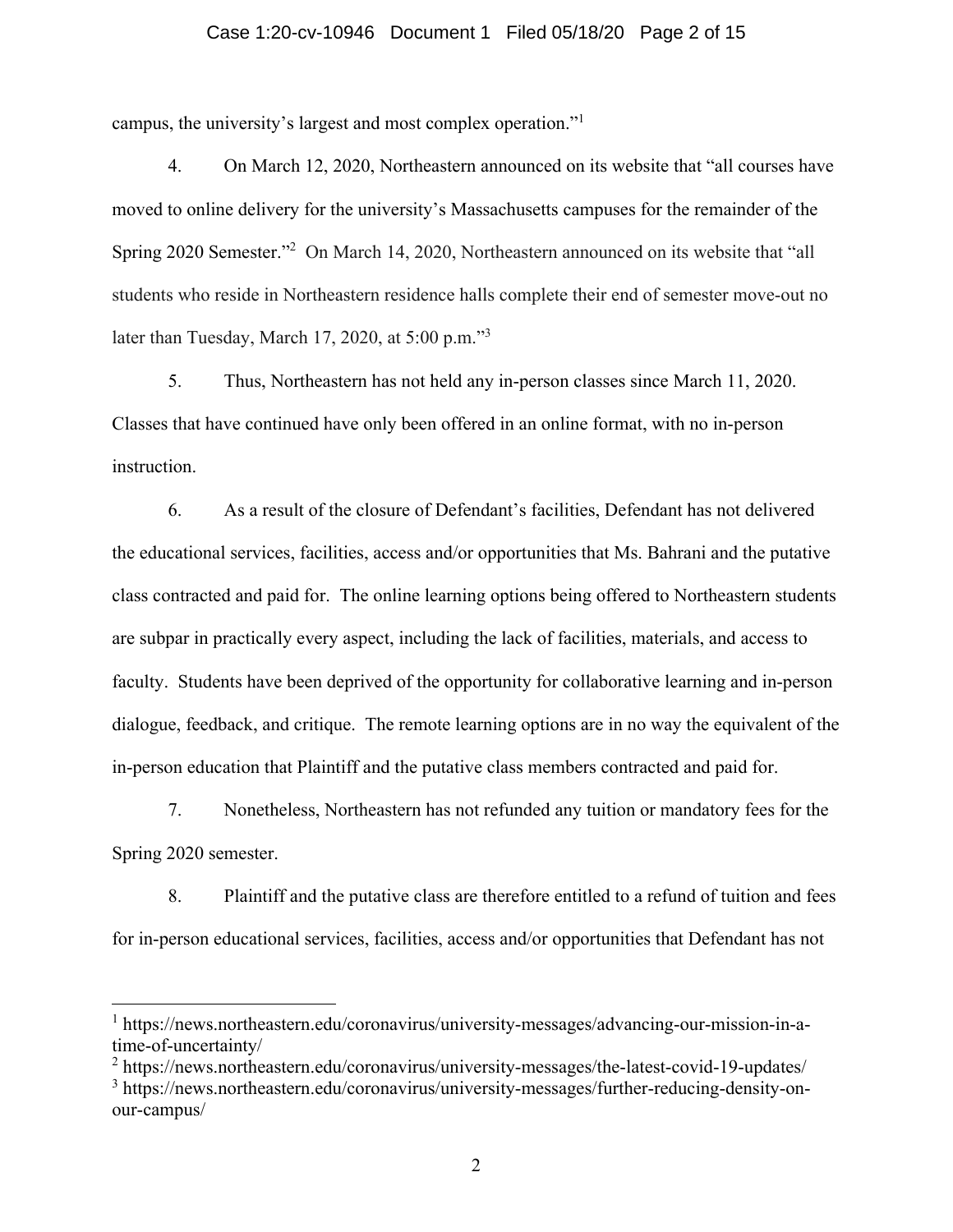#### Case 1:20-cv-10946 Document 1 Filed 05/18/20 Page 3 of 15

provided. Even if Defendant did not have a choice in cancelling in-person classes, it nevertheless has improperly retained funds for services it is not providing.

9. Plaintiff seeks, for herself and Class members, Defendant's disgorgement of the pro-rated portion of tuition and fees, proportionate to the amount of time that remained in the Spring Semester 2020 when classes moved online and campus services ceased being provided. Plaintiff seeks a return of these amounts on behalf of herself and the Class as defined below.

#### **PARTIES**

10. Plaintiff Manisha Bahrani is a citizen of Massachusetts who resides in Boston, Massachusetts. Ms. Bahrani is a graduate student at Northeastern pursuing a Master of Science in Information Systems. The Information Systems program at Northeastern relies extensively on in-person instruction, peer collaboration, and access to Northeastern's facilities. None of these resources are available to Ms. Bahrani while in-person classes are suspended. Ms. Bahrani paid approximately \$16,000 in tuition and fees to Defendant for the Spring 2020 semester. Ms. Bahrani has not been provided a refund of any tuition monies paid, despite the fact that in-person classes have not been held since March 11, 2020. Ms. Bahrani has also not been provided a refund of all fees.

11. Defendant Northeastern University is a private research university with its principal place of business at 360 Huntington Ave., Boston, MA 02115.

#### **JURISDICTION AND VENUE**

12. The Court has jurisdiction over this action pursuant to 28 U.S.C. § 1332(d)(2)(A), as modified by the Class Action Fairness Act of 2005, because at least one member of the Class, as defined below, is a citizen of a different state than Defendant, there are more than 100 members of the Class, and the aggregate amount in controversy exceeds \$5,000,000 exclusive of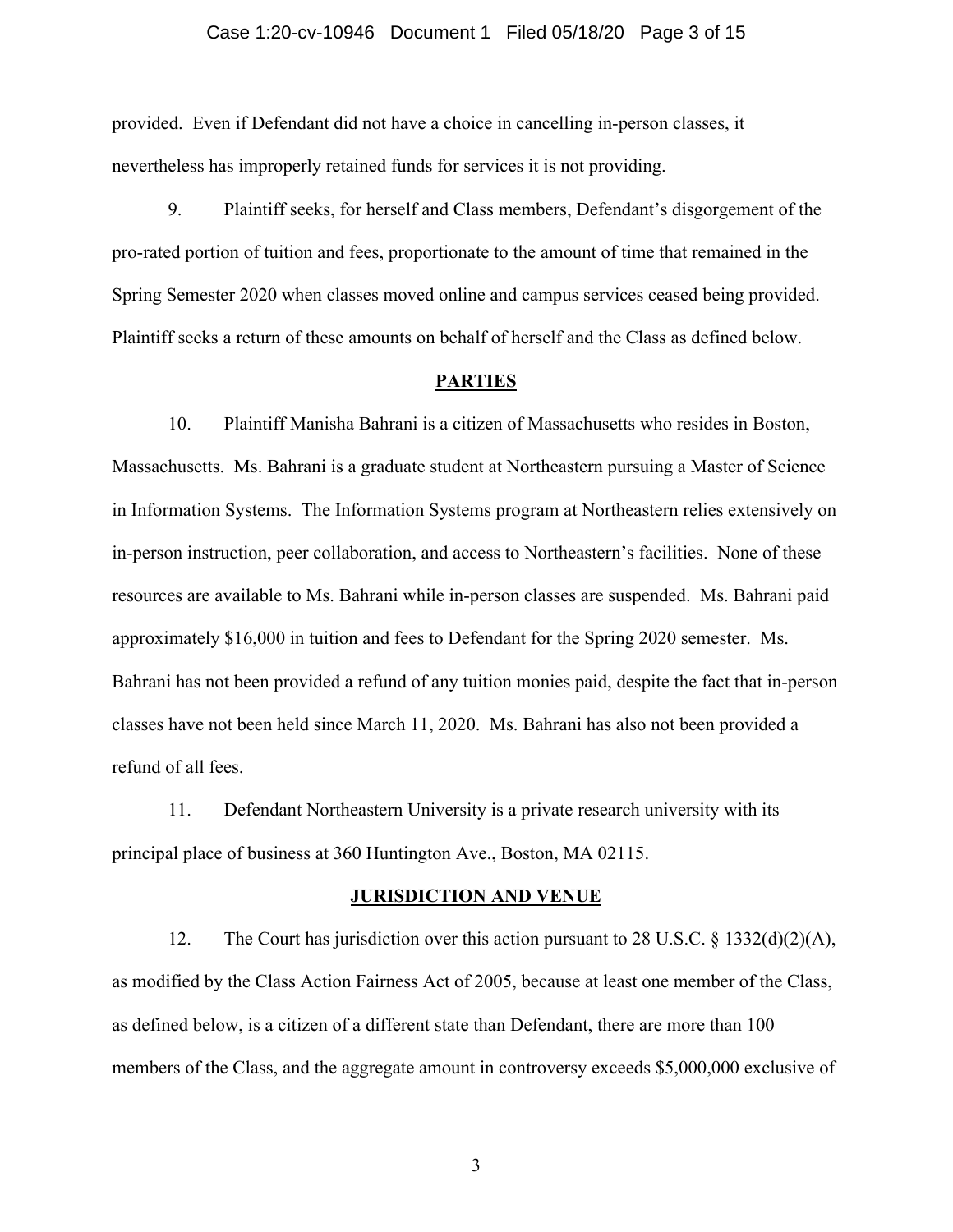#### Case 1:20-cv-10946 Document 1 Filed 05/18/20 Page 4 of 15

interest and costs.

13. This Court has personal jurisdiction over Defendant because it is headquartered in this District, and many of the acts and transactions giving rise to this action occurred in this District.

14. Venue is proper in this Court pursuant to 28 U.S.C. § 1391 because many of the acts and transactions giving rise to this action occurred in this District, and because Plaintiff and Defendant are residents of this District. Specifically, the contract that is the subject of this action was formed in this District.

#### **FACTUAL ALLEGATIONS**

#### *Plaintiff And Class Members Paid Tuition And Fees For Spring Semester 2020*

15. Plaintiff and Class members are individuals who paid the cost of tuition and other fees for the Spring 2020 Semester at Northeastern.

16. Spring Semester 2020 classes at Northeastern began on or about January 6, 2020. Classes for the semester are scheduled to end on or around April 24, 2020.

17. Plaintiff and Class members paid the cost of tuition for the Spring Semester 2020. They also paid other fees associated with the Spring Semester 2020.

18. Spring 2020 undergraduate tuition at Northeastern is approximately \$26,210. Other mandatory fees include but are not limited to a Residential Student Fee, Student Activity Fee, Student Center Fee, Student Recreation Fee, and un Undergraduate Student Fee.

19. Spring 2020 graduate tuition at Northeastern varies on area of study. Some graduate programs charge on a per-credit basis (ranging from approximately \$1,250 to \$1,640 per credit hour), whereas others charge per term (*e.g.*, Physician Assistant - \$15,533 per term, Direct Entry Nursing On-ground - \$18,699 per term). Graduate programs also charge mandatory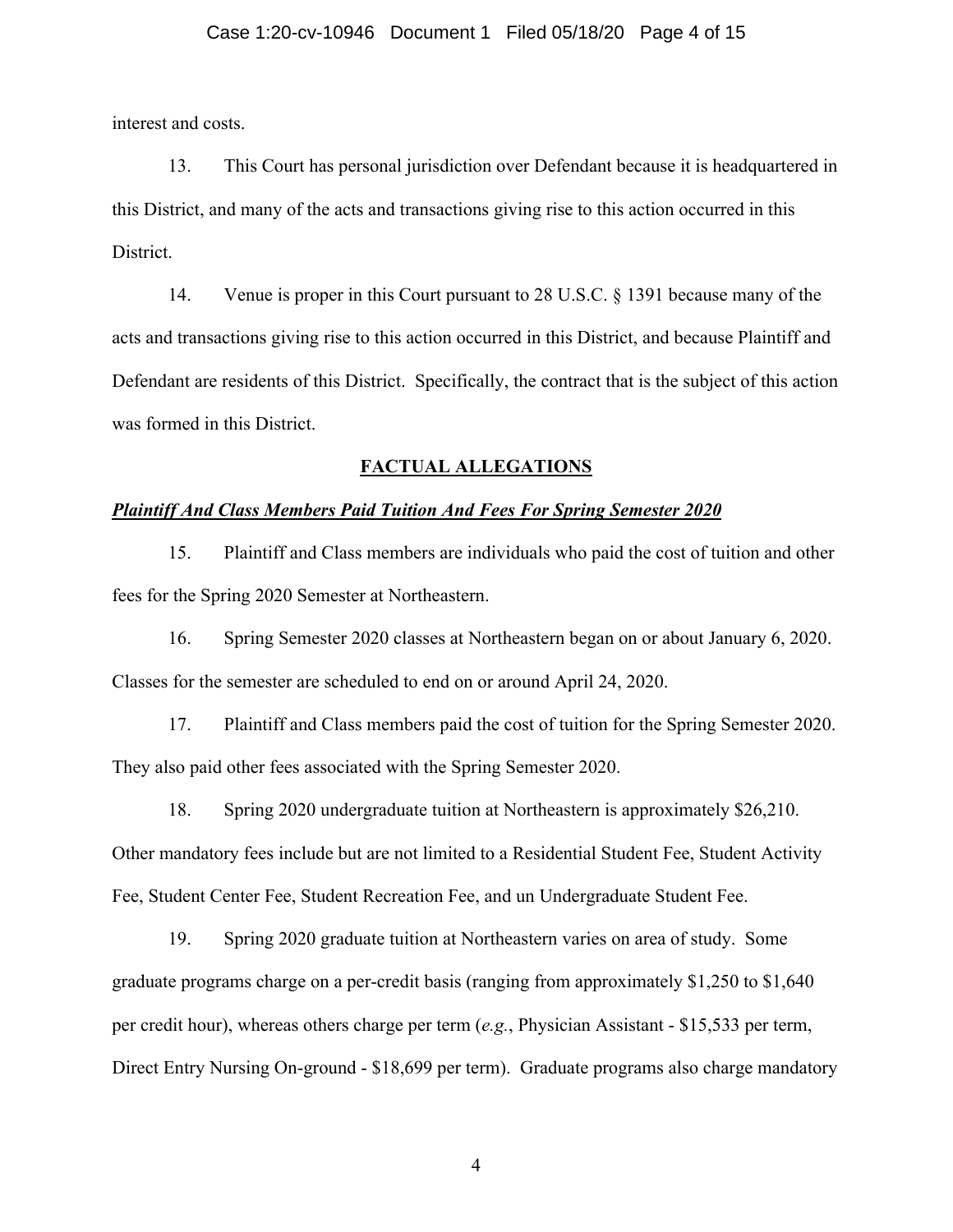#### Case 1:20-cv-10946 Document 1 Filed 05/18/20 Page 5 of 15

fees similar to the undergraduate fees listed above, and certain Master's programs also charge an additional Program Fee.

20. The tuition and fees described in the paragraph above is provided by way of example; total damage amounts – which may include other fees that are not listed herein but that were not refunded – will be proven at trial.

### *In Response To COVID-19, Northeastern Cancelled All In-Person Classes*

21. On March 11, 2020, Northeastern announced that because of the global COVID-19 pandemic, beginning Friday, March 12 classes would be transitioned to remote instruction. On March 12, 2020, Northeastern announced that all classes would be held remotely for the remainder of the Spring 2020 semester.

22. Since March 11, 2020, Northeastern has not held any in-person classes. Students residing in residence halls were required to leave campus by 5 p.m. on March 17, 2020. Classes that have continued have only been offered in an online format, with no in-person instruction. Even classes for students with concentrations in areas where in-person instruction is especially crucial (such as music, theatre, design, and visual arts) have only had access to minimum online education options.

23. As a result of the closure of Defendant's facilities, Defendant has not delivered the educational services, facilities, access and/or opportunities that Plaintiff and the putative class contracted and paid for. Plaintiff and the putative class are therefore entitled to a refund of all tuition and fees for services, facilities, access and/or opportunities that Defendant has not provided. Even if Defendant did not have a choice in cancelling in-person classes, it nevertheless has improperly retained funds for services it is not providing.

24. Plaintiff and members of the Class did not choose to attend an online institution of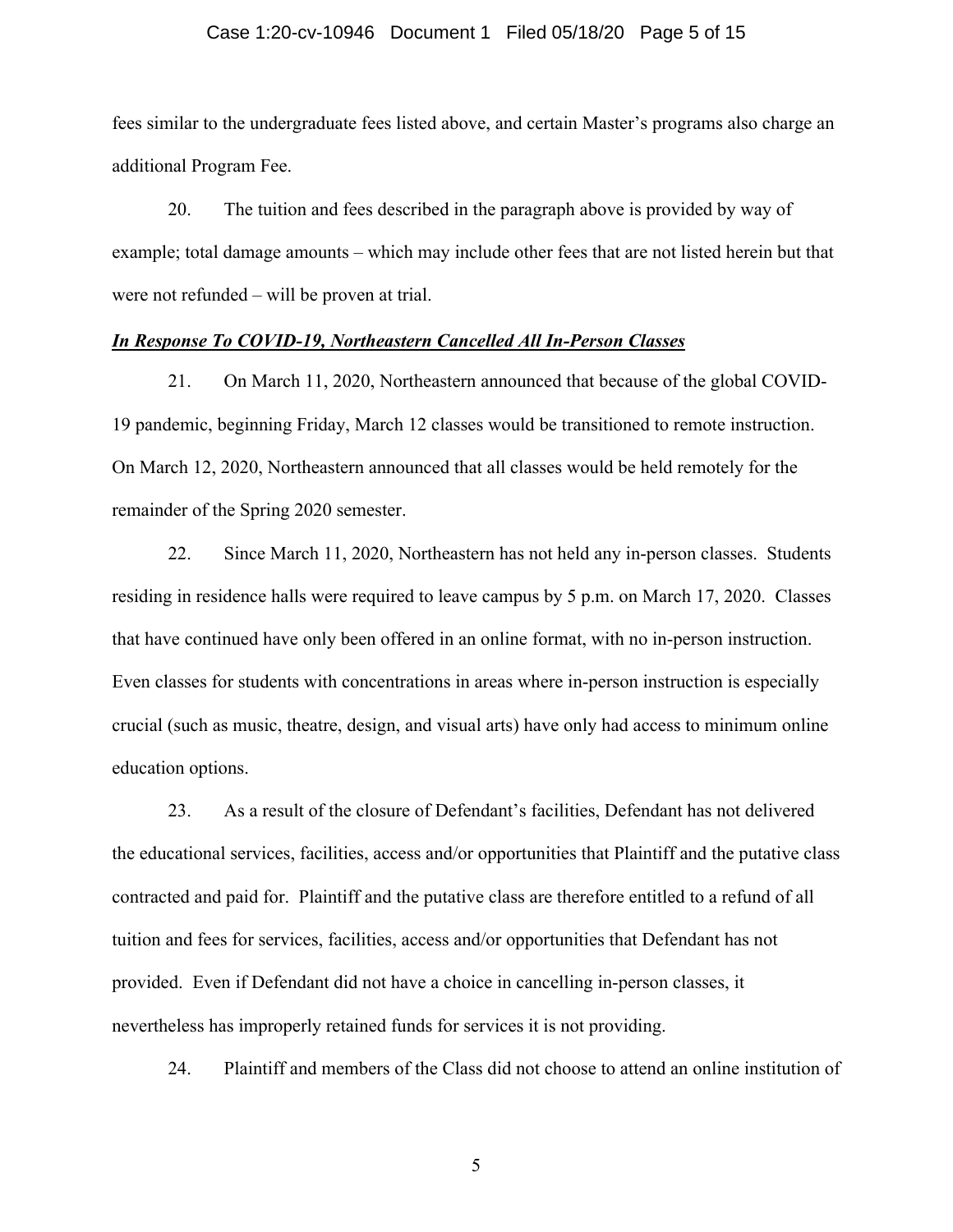higher learning, but instead chose to attend Defendant's institution and enroll on an in-person basis.

25. Defendant markets its on-campus experience as a benefit of enrollment on

Northeastern's website:

Through experiential learning and our signature co-op program, you'll bring your academics to life, and your life experiences back to your classroom. Whether you're walking the grassy quad en route to class, traversing unfamiliar roads halfway across the globe, or moments away from a breakthrough in the lab, it's your experiences here that give you a leg up. No two educational paths are the same.

26. The online learning options being offered to Northeastern students are subpar in practically every aspect and a shadow of what they once were, including the lack of facilities, materials, and access to faculty. Students have been deprived of the opportunity for collaborative learning and in-person dialogue, feedback, and critique.

27. The remote learning options are in no way the equivalent of the in-person

education putative class members contracted and paid for. The remote education being provided is not even remotely worth the amount charged class members for Spring Semester 2020 tuition. The tuition and fees for in-person instruction at Northeastern are higher than tuition and fees for its online certificate programs because such costs cover not just the academic instruction, but encompass an entirely different experience which includes but is not limited to:

- Face to face interaction with professors, mentors, and peers;
- Access to facilities such as libraries, laboratories, computer labs, and study room;
- Student governance and student unions;
- Extra-curricular activities, groups, intramural sports, etc.;
- Student art, cultures, and other activities;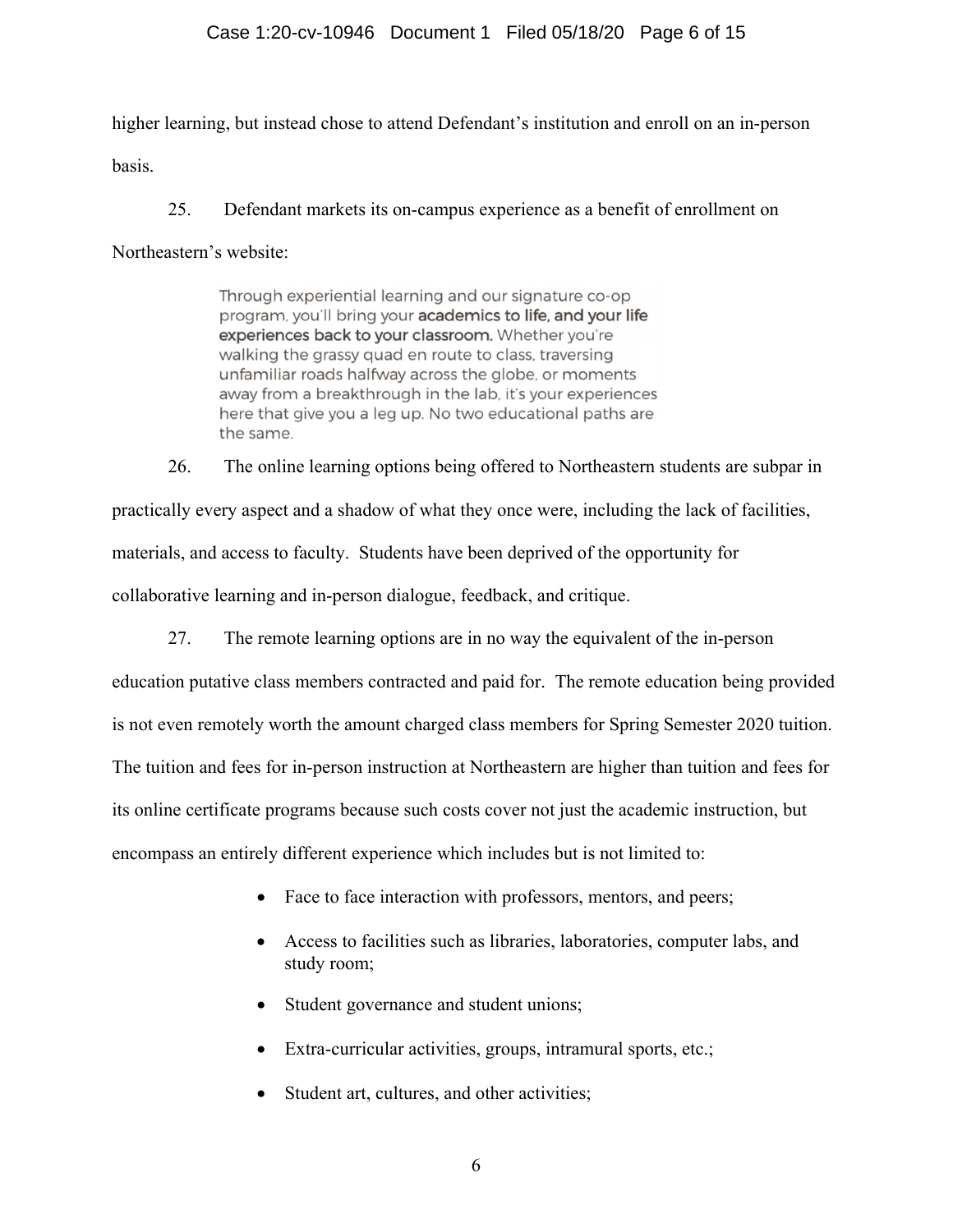- Social development and independence;
- Hands on learning and experimentation;
- Networking and mentorship opportunities.

28. Through this lawsuit Plaintiff seeks, for herself and Class members, Defendant's disgorgement of the pro-rated portion of tuition and fees, proportionate to the amount of time that remained in the Spring Semester 2020 when classes moved online and campus services ceased being provided. Plaintiff seeks return of these amounts on behalf of herself and the Class as defined below.

## **CLASS ALLEGATIONS**

29. Plaintiff seeks to represent a class defined as all people who paid Northeastern Spring Semester 2020 tuition and/or fees for in-person educational services that Northeastern failed to provide, and whose tuition and fees have not been refunded (the "Class"). Specifically excluded from the Class are Defendant, Defendant's officers, directors, agents, trustees, parents, children, corporations, trusts, representatives, employees, principals, servants, partners, joint ventures, or entities controlled by Defendant, and their heirs, successors, assigns, or other persons or entities related to or affiliated with Defendant and/or Defendant's officers and/or directors, the judge assigned to this action, and any member of the judge's immediate family.

30. Plaintiff also seeks to represent a subclass consisting of Class members who reside in Massachusetts (the "Subclass").

31. Subject to additional information obtained through further investigation and discovery, the foregoing definition of the Class and Subclass may be expanded or narrowed by amendment or amended complaint.

32. **Numerosity.** The members of the Class and Subclass are geographically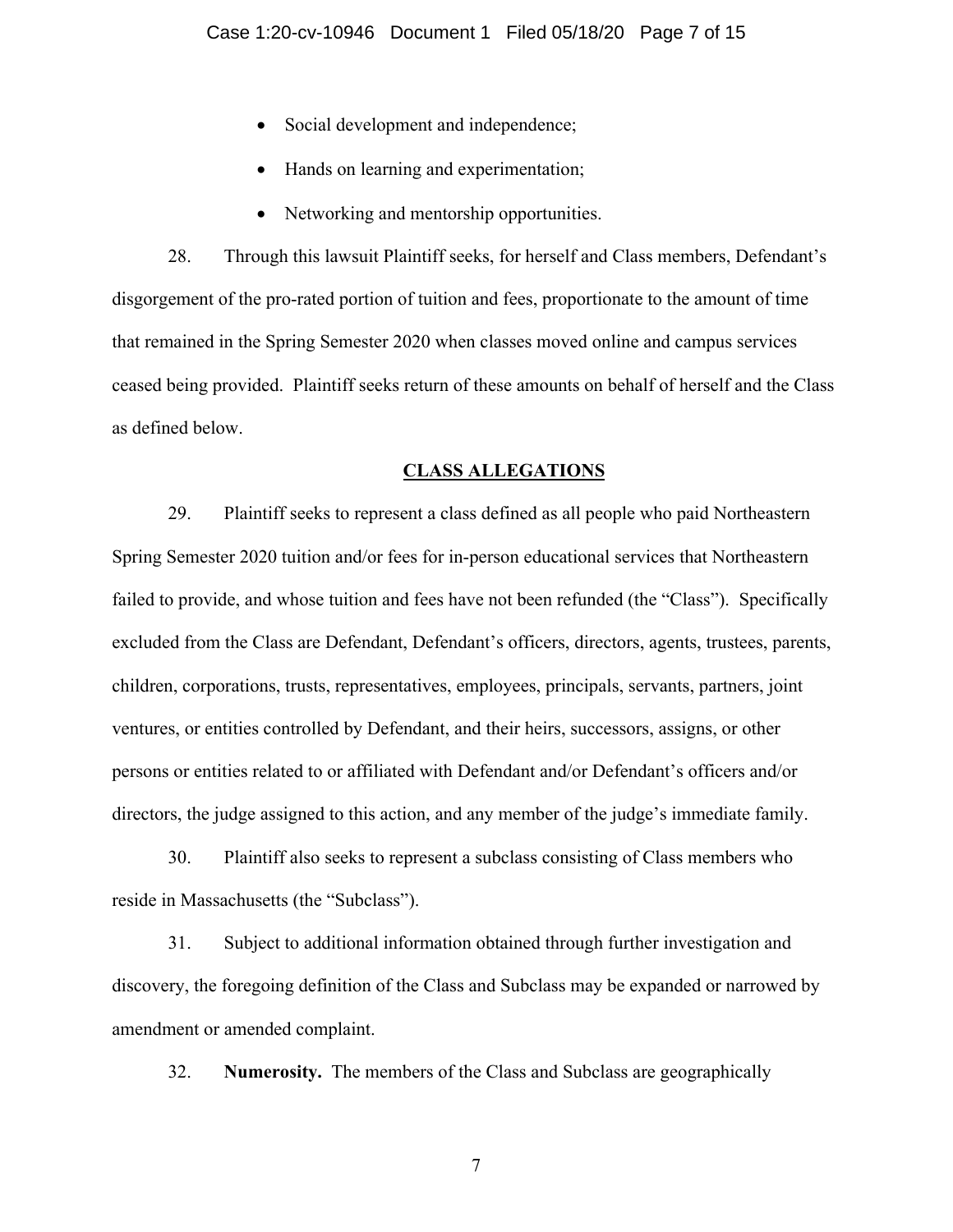#### Case 1:20-cv-10946 Document 1 Filed 05/18/20 Page 8 of 15

dispersed throughout the United States and are so numerous that individual joinder is impracticable. Upon information and belief, Plaintiff reasonably estimates that there are tens of thousands of members in the Class and Subclass. Although the precise number of Class members is unknown to Plaintiff, the true number of Class members is known by Defendant and may be determined through discovery. Class members may be notified of the pendency of this action by mail and/or publication through the distribution records of Defendant and third-party retailers and vendors.

33. **Existence and predominance of common questions of law and fact.** Common questions of law and fact exist as to all members of the Class and Subclass and predominate over any questions affecting only individual Class members. These common legal and factual questions include, but are not limited to, the following:

- (a) whether Defendant accepted money from Class and Subclass members in exchange for the promise to provide services;
- (b) whether Defendant has provided the services for which Class and Subclass members contracted;
- (c) whether Class and Subclass members are entitled to a refund for that portion of the tuition and fees that was contracted for services that Defendant did not provide;
- (d) whether Defendant has unlawfully converted money from Plaintiff, the Class and Subclass; and
- (e) whether Defendant is liable to Plaintiff, the Class, and Subclass for unjust enrichment.
- 34. **Typicality.** Plaintiff's claims are typical of the claims of the other members of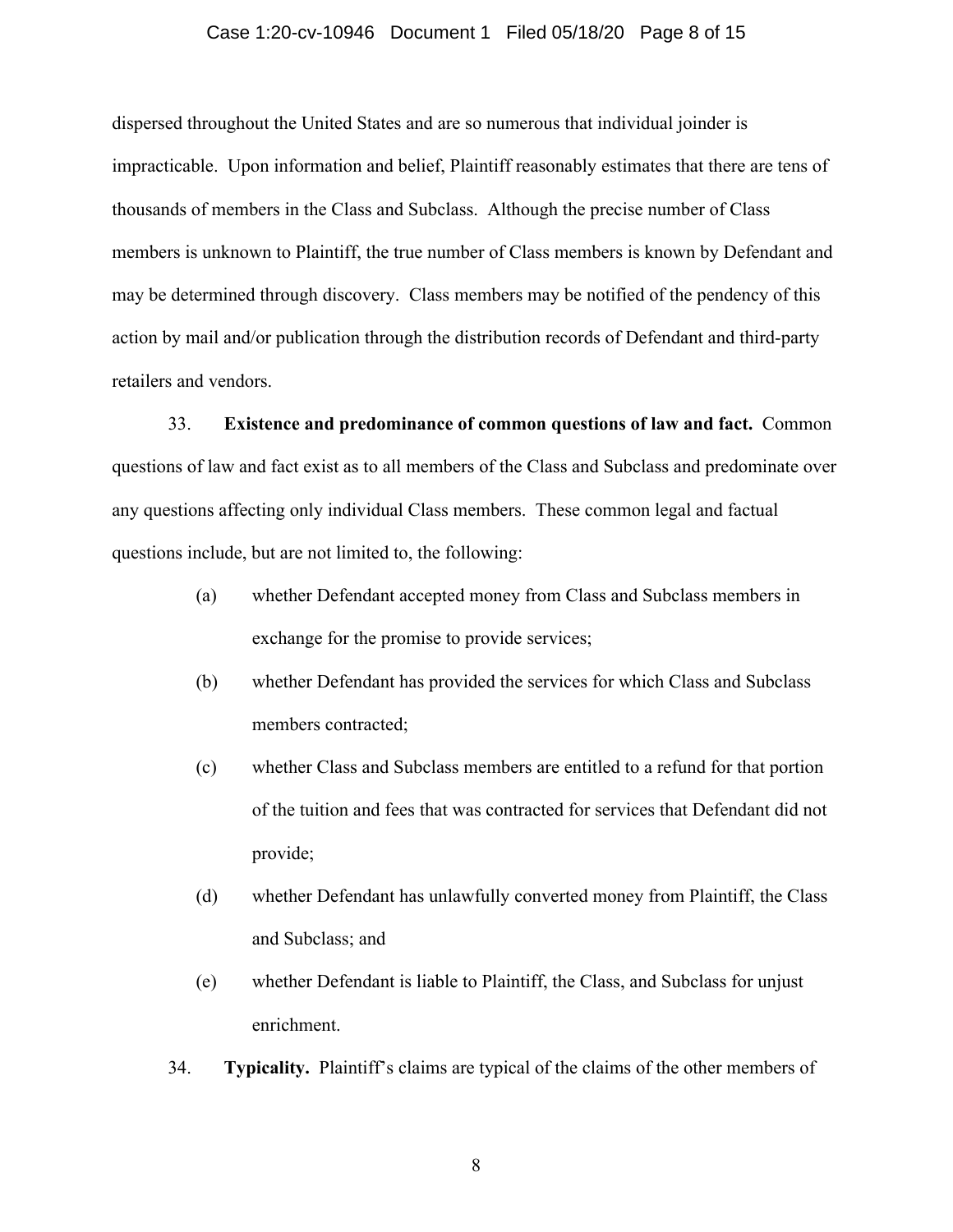#### Case 1:20-cv-10946 Document 1 Filed 05/18/20 Page 9 of 15

the Class in that, among other things, all Class and Subclass members were similarly situated and were comparably injured through Defendant's wrongful conduct as set forth herein. Further, there are no defenses available to Defendants that are unique to Plaintiff.

35. **Adequacy of Representation.** Plaintiff will fairly and adequately protect the interests of the Class and Subclass. Plaintiff has retained counsel highly experienced in complex consumer class action litigation, and Plaintiff intends to vigorously prosecute this action on behalf of the Class and Subclass. Furthermore, Plaintiff has no interests that are antagonistic to those of the Class or Subclass.

36. **Superiority.** A class action is superior to all other available means for the fair and efficient adjudication of this controversy. The damages or other financial detriment suffered by individual Class and Subclass members are relatively small compared to the burden and expense of individual litigation of their claims against Defendant. It would, thus, be virtually impossible for the Class or Subclass members on an individual basis, to obtain effective redress for the wrongs committed against them. Furthermore, even if Class or Subclass members could afford such individualized litigation, the court system could not. Individualized litigation would create the danger of inconsistent or contradictory judgments arising from the same set of facts. Individualized litigation would also increase the delay and expense to all parties and the court system from the issues raised by this action. By contrast, the class action device provides the benefits of adjudication of these issues in a single proceeding, economies of scale, and comprehensive supervision by a single court, and presents no unusual management difficulties under the circumstances.

37. In the alternative, the Class and Subclass may also be certified because:

(a) the prosecution of separate actions by individual Class and Subclass members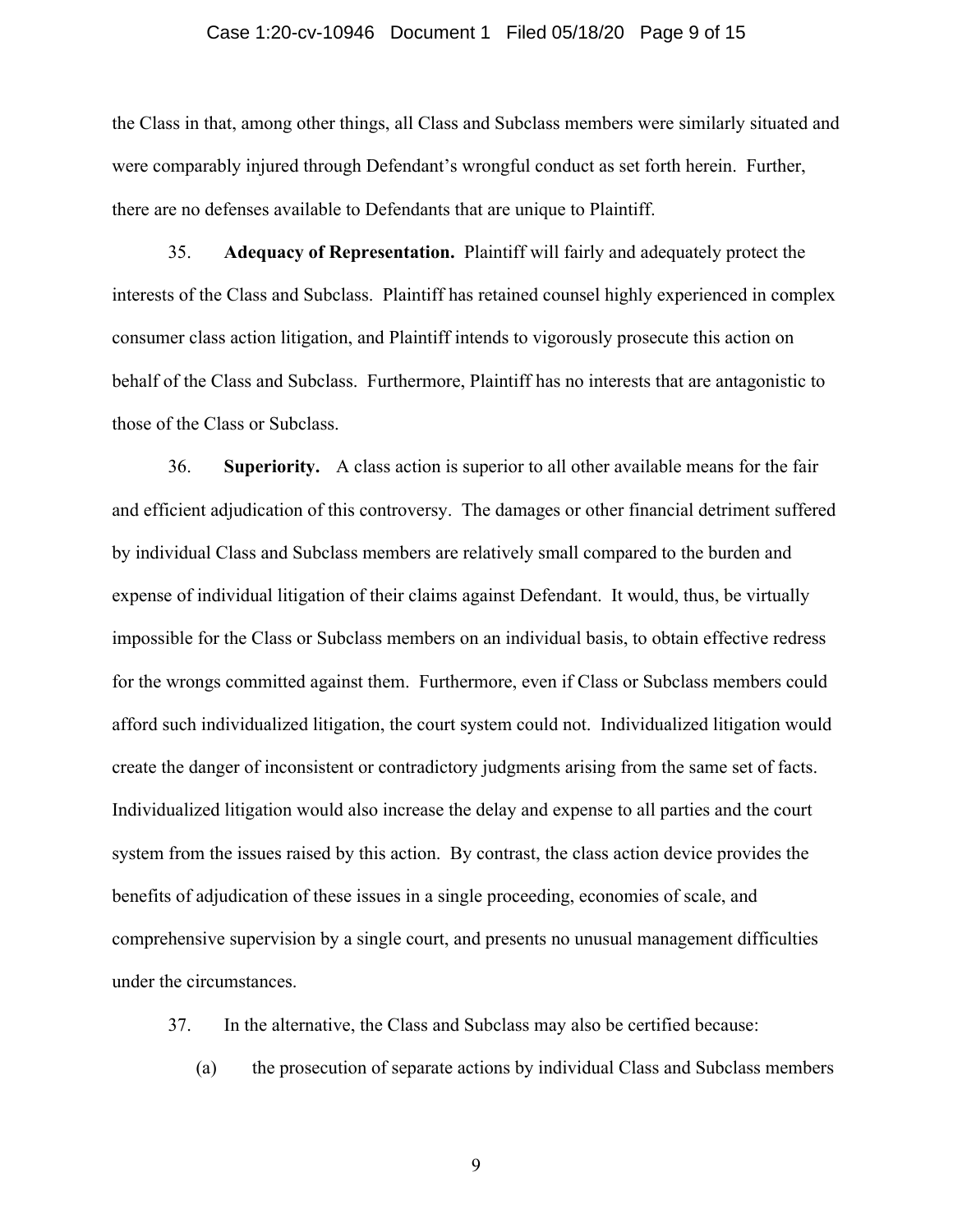would create a risk of inconsistent or varying adjudications with respect to individual Class members that would establish incompatible standards of conduct for the Defendant;

- (b) the prosecution of separate actions by individual Class and Subclass members would create a risk of adjudications with respect to them that would, as a practical matter, be dispositive of the interests of other Class members not parties to the adjudications, or substantially impair or impede their ability to protect their interests; and/or
- (c) Defendant has acted or refused to act on grounds generally applicable to the Class as a whole, thereby making appropriate final declaratory and/or injunctive relief with respect to the members of the Class as a whole.

# **COUNT I Breach Of Contract (On Behalf Of The Class And Subclass)**

38. Plaintiff hereby incorporates by reference the allegations contained in all preceding paragraphs of this Complaint.

39. Plaintiff brings this claim individually and on behalf of the members of the Class and Subclass against Defendants.

40. Through the admission agreement and payment of tuition and fees, Plaintiff and each member of the Class and Subclass entered into a binding contract with Defendant.

41. As part of the contract, and in exchange for the aforementioned consideration, Defendant promised to provide certain services, all as set forth above. Plaintiff, Class, and Subclass members fulfilled their end of the bargain when they paid monies due for Spring Semester 2020 tuition. Tuition for Spring Semester 2020 was intended to cover in-person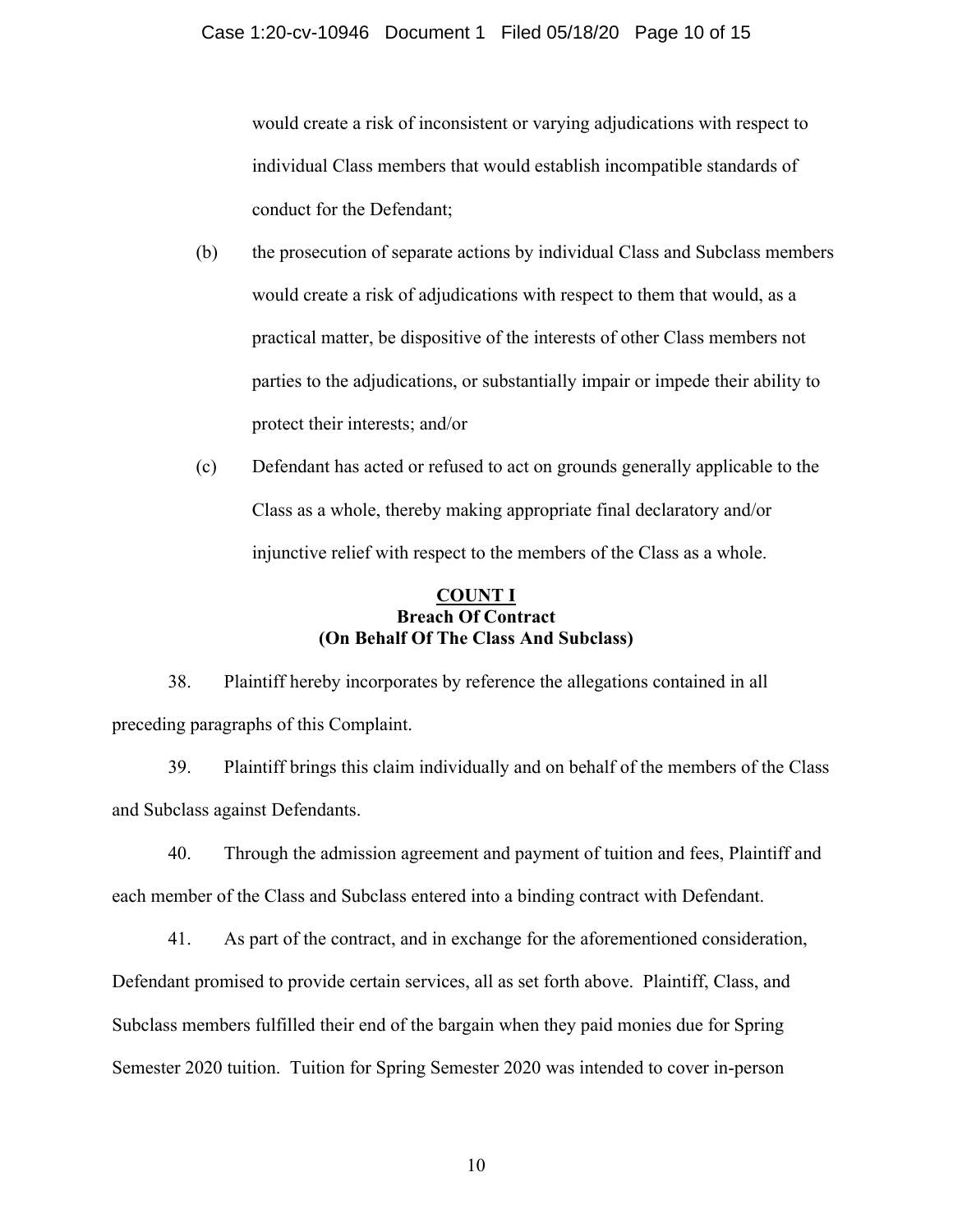#### Case 1:20-cv-10946 Document 1 Filed 05/18/20 Page 11 of 15

educational services from January through April 2020. In exchange for tuition monies paid, Class and Subclass members were entitled to in-person educational services through the end of the Spring Semester.

42. Defendant has failed to provide the contracted for services and has otherwise not performed under the contract as set forth above. Defendant has retained monies paid by Plaintiff and the Class for their Spring Semester 2020 tuition and fees, without providing them the benefit of their bargain.

43. Plaintiff and members of the Class and Subclass have suffered damage as a direct and proximate result of Defendant's breach, including but not limited to being deprived of the education, experience, and services to which they were promised and for which they have already paid.

44. As a direct and proximate result of Defendant's breach, Plaintiff, the Class, and Subclass are entitled to damages, to be decided by the trier of fact in this action, to include but not be limited to reimbursement of certain tuition, fees, and other expenses that were collected by Defendant for services that Defendant has failed to deliver. Defendant should return the prorated portion of any Spring Semester 2020 tuition and fees for education services not provided since Northeastern has not held in-person classes since March 11, 2020.

45. Defendant's performance under the contract is not excused due to COVID-19. Indeed, Defendant should have refunded the pro-rated portion of any education services not provided. Even if performance was excused or impossible, Defendant would nevertheless be required to return the funds received for services it will not provide.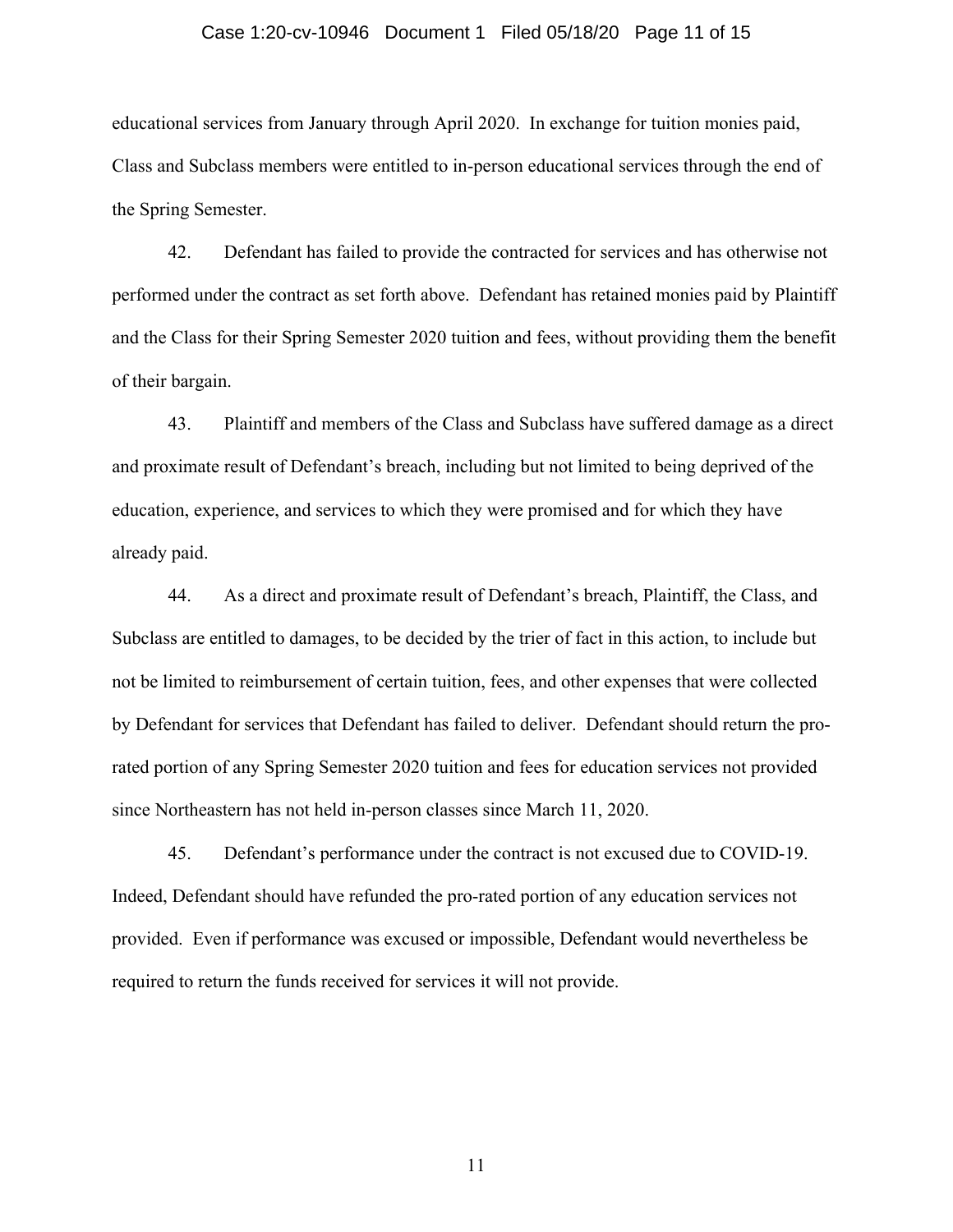# **COUNT II Unjust Enrichment (On Behalf Of The Class And Subclass)**

46. Plaintiff hereby incorporates by reference the allegations contained in all preceding paragraphs of this Complaint.

47. Plaintiff brings this claim individually and on behalf of the members of the Class and Subclass against Defendant.

48. Plaintiff and members of the Class and Subclass conferred a benefit on Defendant in the form of monies paid for Spring Semester 2020 tuition and other fees in exchange for certain service and promises. Tuition for Spring Semester 2020 was intended to cover in-person educational services from January through April 2020. In exchange for tuition monies paid, Class members were entitled to in-person educational services through the end of the Spring Semester.

49. Defendant voluntarily accepted and retained this benefit by accepting payment, and Defendant had an appreciation or knowledge of such benefit being accepted and retained without having provided the corresponding services.

50. Defendant has retained this benefit even though Defendant has failed to provide the education, experience, and services for which the tuition and fees were collected, making Defendant's retention unjust under the circumstances. Accordingly, Defendant should return the pro-rated portion of any Spring Semester 2020 tuition and fees for education services not provided since Northeastern has not held in-person classes since March 11, 2020.

51. It would be unjust and inequitable for Defendant to retain the benefit, and Defendant should be required to disgorge this unjust enrichment.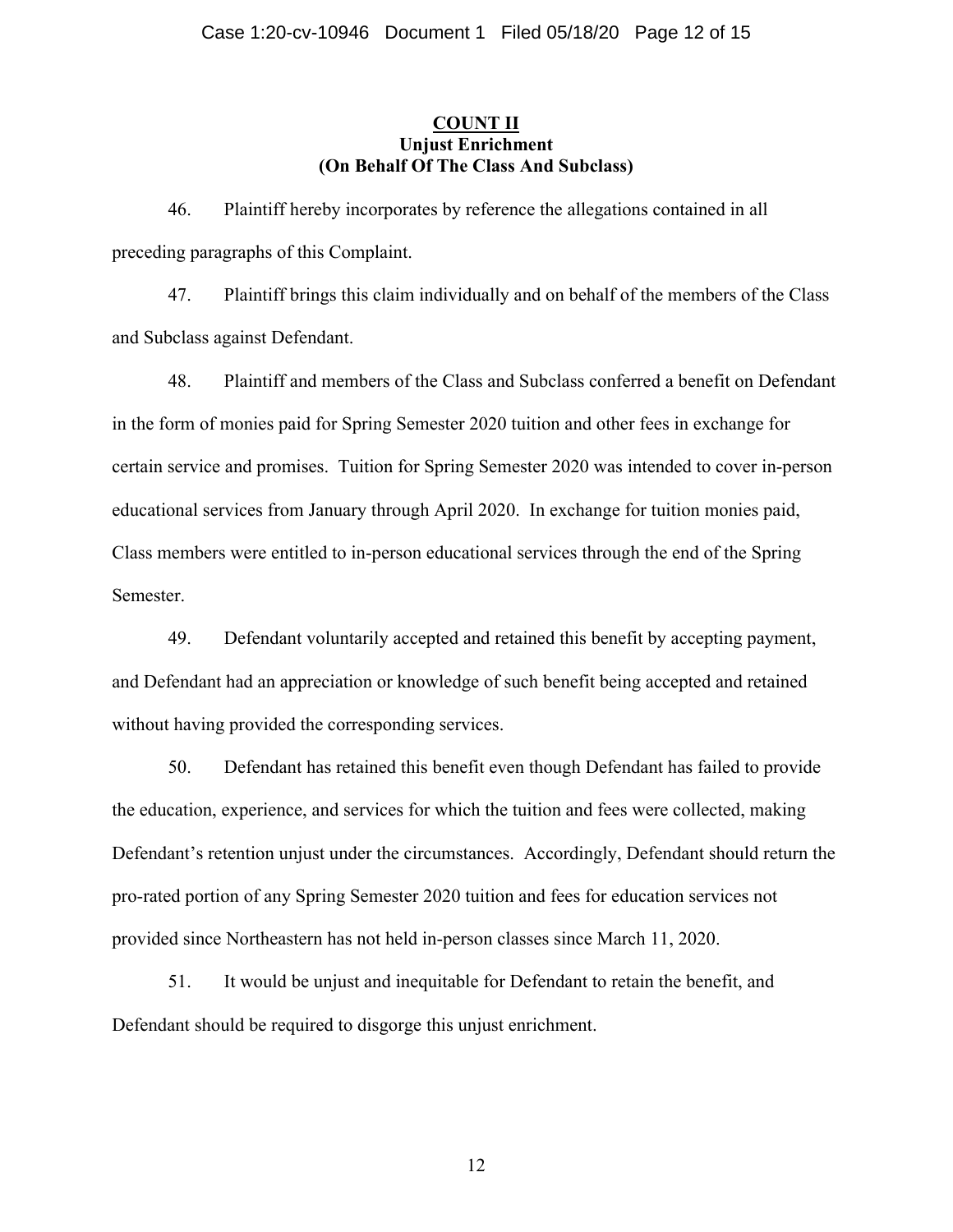## **COUNT III Conversion (On Behalf Of The Class And Subclass)**

52. Plaintiff hereby incorporates by reference the allegations contained in all preceding paragraphs of this Complaint.

53. Plaintiff brings this claim individually and on behalf of the members of the Class and Subclass against Defendant.

54. Plaintiff and members of the Class and Subclass have an ownership right to the in-person educational services they were supposed to be provided in exchange for their Spring Semester 2020 tuition and fee payments to Defendant.

55. Defendant intentionally interfered with the rights of Plaintiff, the Class, and Subclass when it moved all classes to an online format and discontinued in-person educational services for which tuition and fees were intended to pay.

56. Plaintiff and members of the Class and Subclass demand the return of the prorated portion of any Spring Semester 2020 tuition and fees for education services not provided since Northeastern has not held in-person classes since March 11, 2020.

57. Defendant's retention of the fees paid by Plaintiff and members of the Class and Subclass without providing the educational services for which they paid, deprived Plaintiff, Class and Subclass members of the benefits for which the tuition and fees paid.

58. This interference with the services for which Plaintiff and members of the Class and Subclass paid damaged Plaintiff and Class members in that they paid tuition and fees for services that have not been and will not be provided.

59. Plaintiff, Class and Subclass members are entitled to the return of the pro-rated portion of any Spring Semester 2020 tuition and fees for education services not provided since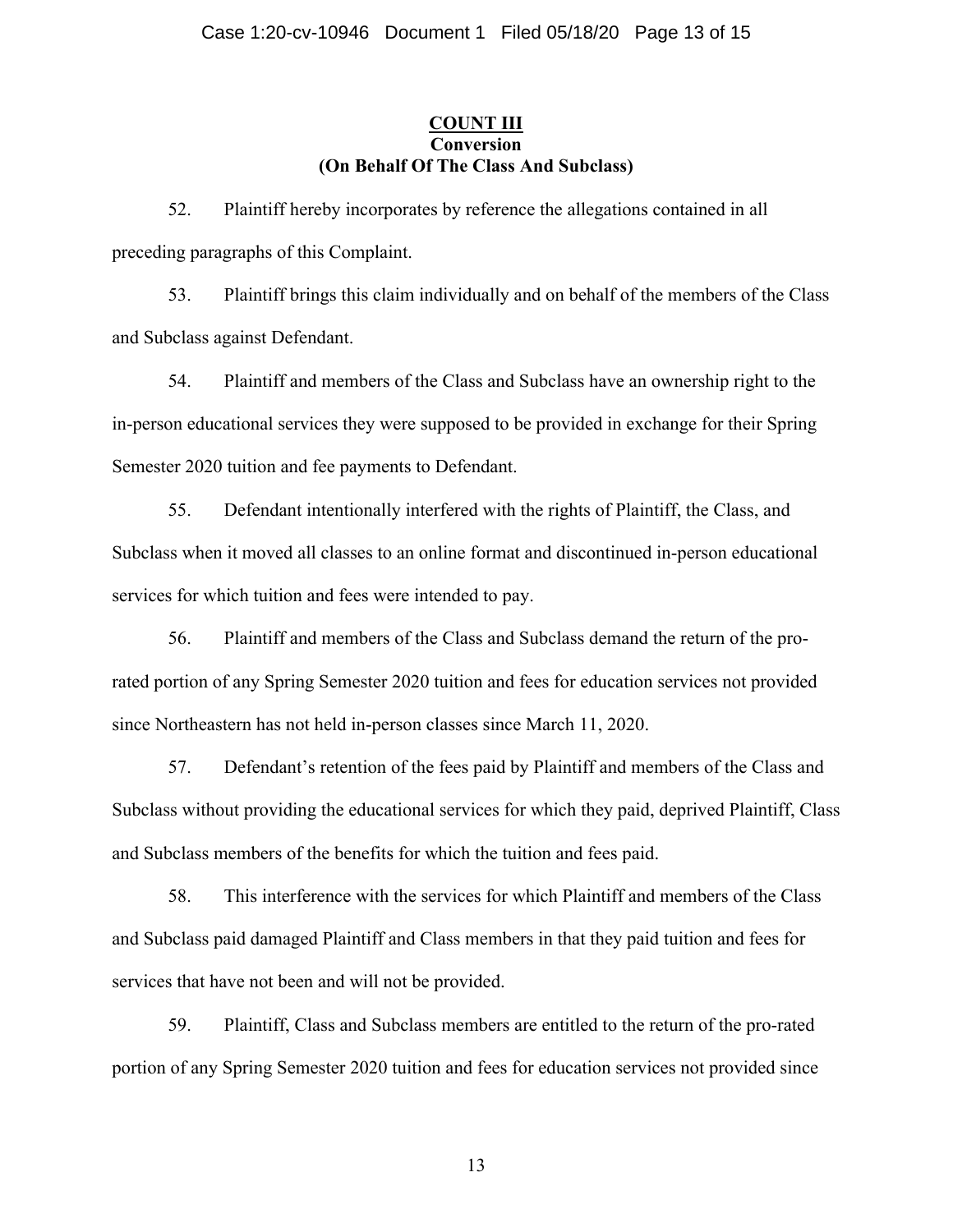Northeastern has not held in-person classes since March 11, 2020.

# **PRAYER FOR RELIEF**

WHEREFORE, Plaintiff, individually and on behalf of all others similarly situated, seeks

judgment against Defendant, as follows:

- (a) For an order certifying the Class and Subclass under Rule 23 of the Federal Rules of Civil Procedure and naming Plaintiff as representative of the Class and Subclass and Plaintiff's attorneys as Class Counsel to represent the Class and Subclass;
- (b) For an order finding in favor of Plaintiff and the Class and Subclass on all counts asserted herein;
- (c) For compensatory and punitive damages in amounts to be determined by the Court and/or jury;
- (d) For prejudgment interest on all amounts awarded;
- (e) For an order of restitution and all other forms of equitable monetary relief;
- (f) For injunctive relief as pleaded or as the Court may deem proper; and
- (g) For an order awarding Plaintiff and the Class and Subclass her reasonable attorneys' fees and expenses and costs of suit.

# **DEMAND FOR TRIAL BY JURY**

Plaintiff demands a trial by jury of any and all issues in this action so triable of right.

Dated: May 18, 2020 Respectfully submitted,

By: */s/David Pastor* David Pastor (BBO# 391000) **PASTOR LAW OFFICE, LLP**  63 Atlantic Avenue, 3d Floor Boston, MA 02110 Telephone: (617) 742-9700 Facsimile: (617) 742-9701 Email: dpastor@pastorlawoffice.com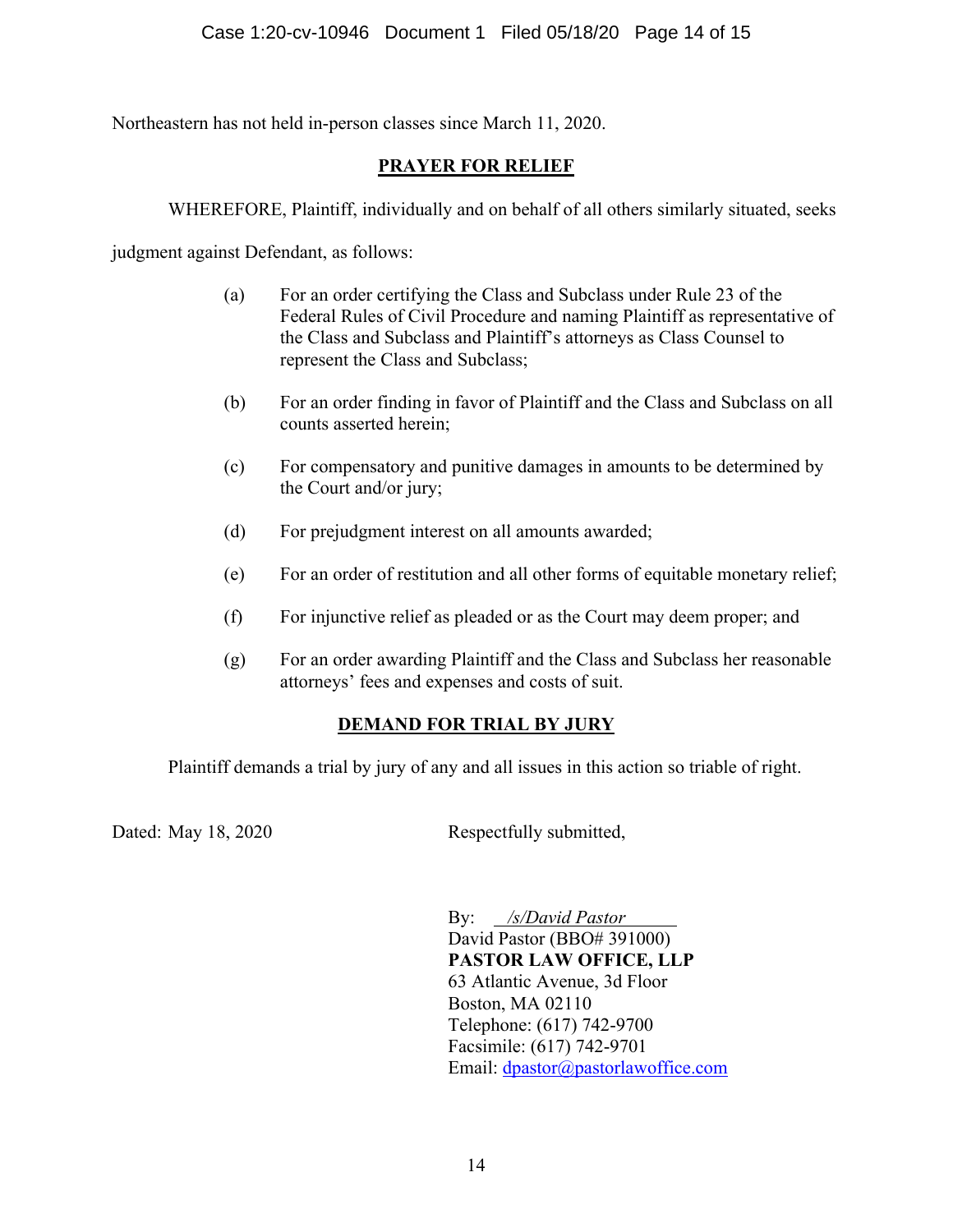# **BURSOR & FISHER, P.A.**

Frederick J. Klorczyk III (*pro hac* forthcoming) 1990 North California Blvd., Suite 940 Walnut Creek, CA 94596 Telephone: (925) 300-4455 Facsimile: (925) 407-2700 Email: fklorczyk@bursor.com

# **BURSOR & FISHER, P.A.**

Alec M. Leslie (*pro hac* forthcoming) 888 Seventh Avenue New York, NY 10019 Telephone: (646) 837-7150 Facsimile: (212) 989-9163 Email: pfraietta@bursor.com

*Attorneys for Plaintiff*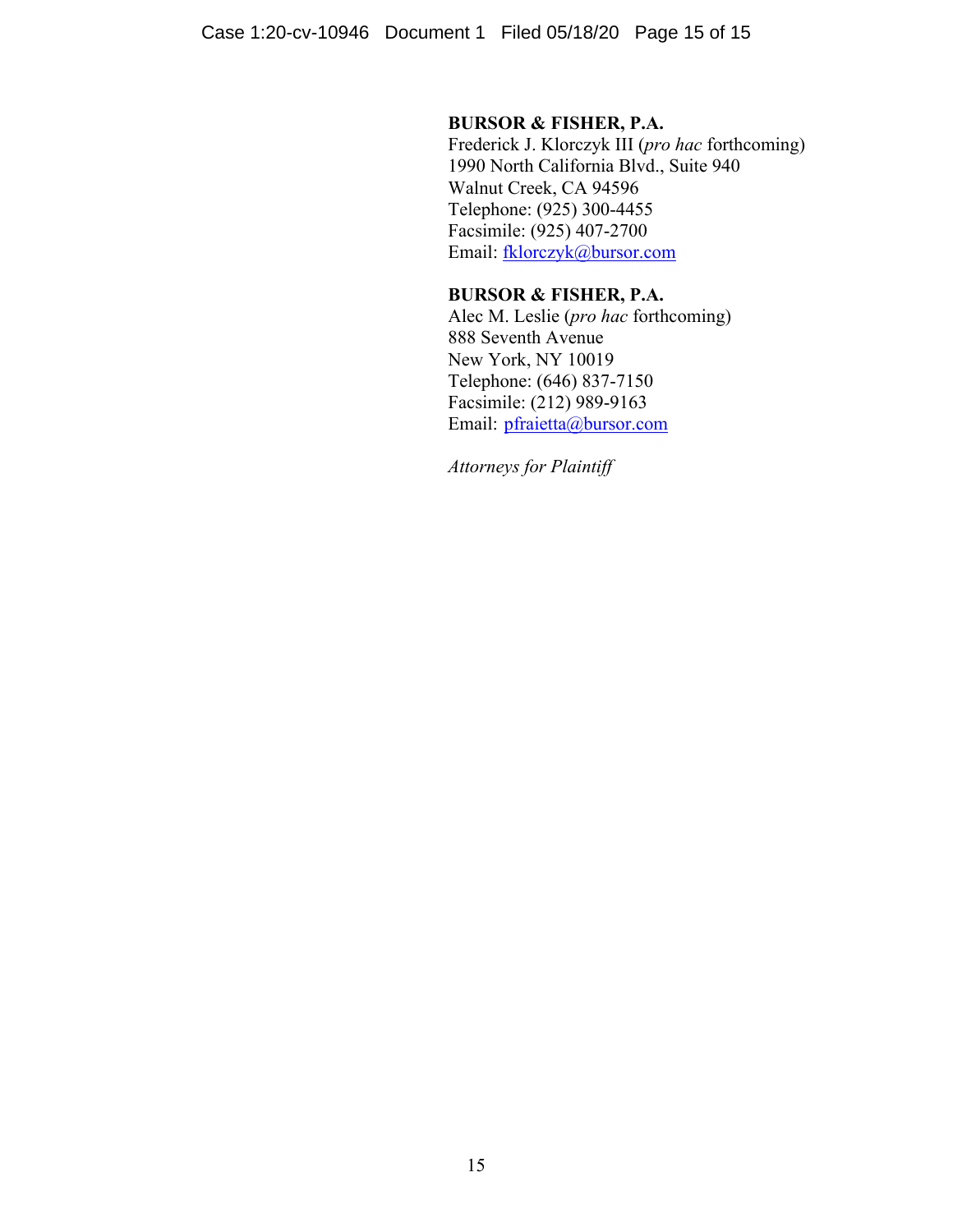# IS 44 (Rev. 06/17) **Case 1:20-cv-10946 UPPCLOVER<sup>1</sup>SHEE** P<sup>5/18/20</sup> Page 1 of 1

The JS 44 civil cover sheet and the information contained herein neither replace nor supplement the filing and service of pleadings or other papers as required by law, except as provided by local rules of court. This form,

| I. (a) PLAINTIFFS                                                                                                                                                   |                                                                                                                                                                                                                                                                                                                        |                                                        |                                                                                                                                        | <b>DEFENDANTS</b>                                                                                                                                                  |                                                                                                                                                                                                                 |                                                   |                                                                                                                                                                                                                                                                    |                                                       |             |  |
|---------------------------------------------------------------------------------------------------------------------------------------------------------------------|------------------------------------------------------------------------------------------------------------------------------------------------------------------------------------------------------------------------------------------------------------------------------------------------------------------------|--------------------------------------------------------|----------------------------------------------------------------------------------------------------------------------------------------|--------------------------------------------------------------------------------------------------------------------------------------------------------------------|-----------------------------------------------------------------------------------------------------------------------------------------------------------------------------------------------------------------|---------------------------------------------------|--------------------------------------------------------------------------------------------------------------------------------------------------------------------------------------------------------------------------------------------------------------------|-------------------------------------------------------|-------------|--|
| MANISHA BAHRANI, individually and on behalf of all others similarly<br>situated,                                                                                    |                                                                                                                                                                                                                                                                                                                        |                                                        |                                                                                                                                        | NORTHEASTERN UNIVERSITY,                                                                                                                                           |                                                                                                                                                                                                                 |                                                   |                                                                                                                                                                                                                                                                    |                                                       |             |  |
| (b) County of Residence of First Listed Plaintiff<br>Suffolk                                                                                                        |                                                                                                                                                                                                                                                                                                                        |                                                        |                                                                                                                                        | County of Residence of First Listed Defendant                                                                                                                      |                                                                                                                                                                                                                 |                                                   |                                                                                                                                                                                                                                                                    |                                                       |             |  |
| (EXCEPT IN U.S. PLAINTIFF CASES)                                                                                                                                    |                                                                                                                                                                                                                                                                                                                        |                                                        |                                                                                                                                        | (IN U.S. PLAINTIFF CASES ONLY)<br>IN LAND CONDEMNATION CASES, USE THE LOCATION OF<br>NOTE:<br>THE TRACT OF LAND INVOLVED.                                          |                                                                                                                                                                                                                 |                                                   |                                                                                                                                                                                                                                                                    |                                                       |             |  |
|                                                                                                                                                                     |                                                                                                                                                                                                                                                                                                                        |                                                        |                                                                                                                                        |                                                                                                                                                                    |                                                                                                                                                                                                                 |                                                   |                                                                                                                                                                                                                                                                    |                                                       |             |  |
| (c) Attorneys (Firm Name, Address, and Telephone Number)<br>David Pastor ~ Pastor Law Office LLP<br>63 Atlantic Avenue, 3rd Floor<br>Boston, MA 02110, 617-742-9700 |                                                                                                                                                                                                                                                                                                                        |                                                        |                                                                                                                                        | Attorneys (If Known)                                                                                                                                               |                                                                                                                                                                                                                 |                                                   |                                                                                                                                                                                                                                                                    |                                                       |             |  |
| <b>II. BASIS OF JURISDICTION</b> (Place an "X" in One Box Only)                                                                                                     |                                                                                                                                                                                                                                                                                                                        |                                                        |                                                                                                                                        | <b>III. CITIZENSHIP OF PRINCIPAL PARTIES</b> (Place an "X" in One Box for Plaintiff                                                                                |                                                                                                                                                                                                                 |                                                   |                                                                                                                                                                                                                                                                    |                                                       |             |  |
| U.S. Government<br><b>Federal Question</b><br>$\Box$ 1<br>$\Box$ 3                                                                                                  |                                                                                                                                                                                                                                                                                                                        |                                                        |                                                                                                                                        | (For Diversity Cases Only)<br>and One Box for Defendant)<br><b>PTF</b><br><b>DEF</b><br><b>PTF</b>                                                                 |                                                                                                                                                                                                                 |                                                   |                                                                                                                                                                                                                                                                    |                                                       |             |  |
| Plaintiff                                                                                                                                                           | (U.S. Government Not a Party)                                                                                                                                                                                                                                                                                          |                                                        |                                                                                                                                        | DEF<br>$\mathbf{\times}$ 1<br>Incorporated or Principal Place<br>$\mathbf{\times}$ 4<br>Citizen of This State<br>$\Box$ 1<br>$\Box$ 4<br>of Business In This State |                                                                                                                                                                                                                 |                                                   |                                                                                                                                                                                                                                                                    |                                                       |             |  |
| $\Box$ 2 U.S. Government<br>Defendant                                                                                                                               | $\times$ 4<br>Diversity<br>(Indicate Citizenship of Parties in Item III)                                                                                                                                                                                                                                               |                                                        |                                                                                                                                        | Citizen of Another State                                                                                                                                           | $\Box$ 2 Incorporated <i>and</i> Principal Place<br>$\Box$ 2<br>of Business In Another State                                                                                                                    |                                                   |                                                                                                                                                                                                                                                                    | $\Box$ 5                                              | $\square$ 5 |  |
|                                                                                                                                                                     |                                                                                                                                                                                                                                                                                                                        |                                                        |                                                                                                                                        | Citizen or Subject of a<br>$\Box$ 3 Foreign Nation<br>$\Box$ 6<br>$\Box$ 3<br>O 6<br>Foreign Country                                                               |                                                                                                                                                                                                                 |                                                   |                                                                                                                                                                                                                                                                    |                                                       |             |  |
| <b>IV. NATURE OF SUIT</b> (Place an "X" in One Box Only)<br><b>TORTS</b>                                                                                            |                                                                                                                                                                                                                                                                                                                        |                                                        |                                                                                                                                        |                                                                                                                                                                    |                                                                                                                                                                                                                 |                                                   | Click here for: Nature of Suit Code Descriptions.<br><b>OTHER STATUTES</b>                                                                                                                                                                                         |                                                       |             |  |
| <b>CONTRACT</b><br>$\Box$ 110 Insurance                                                                                                                             | PERSONAL INJURY                                                                                                                                                                                                                                                                                                        | PERSONAL INJURY                                        |                                                                                                                                        | <b>FORFEITURE/PENALTY</b><br>5 625 Drug Related Seizure                                                                                                            |                                                                                                                                                                                                                 | <b>BANKRUPTCY</b><br>$\Box$ 422 Appeal 28 USC 158 | 375 False Claims Act                                                                                                                                                                                                                                               |                                                       |             |  |
| $\Box$ 120 Marine<br>$\Box$ 130 Miller Act                                                                                                                          | $\Box$ 310 Airplane<br>$\Box$ 365 Personal Injury -<br>□ 315 Airplane Product<br>Product Liability                                                                                                                                                                                                                     |                                                        |                                                                                                                                        | of Property 21 USC 881<br>$\Box$ 690 Other                                                                                                                         |                                                                                                                                                                                                                 | 1 423 Withdrawal<br>28 USC 157                    |                                                                                                                                                                                                                                                                    | $\Box$ 376 Qui Tam (31 USC<br>3729(a)                 |             |  |
| $\Box$ 140 Negotiable Instrument<br>$\Box$ 150 Recovery of Overpayment                                                                                              | Liability<br>$\Box$ 320 Assault, Libel &                                                                                                                                                                                                                                                                               | 367 Health Care/<br>Pharmaceutical                     |                                                                                                                                        |                                                                                                                                                                    | <b>PROPERTY RIGHTS</b>                                                                                                                                                                                          |                                                   | $\Box$ 400 State Reapportionment<br>$\Box$ 410 Antitrust                                                                                                                                                                                                           |                                                       |             |  |
| & Enforcement of Judgment                                                                                                                                           | Slander                                                                                                                                                                                                                                                                                                                | Personal Injury                                        |                                                                                                                                        |                                                                                                                                                                    | $\Box$ 820 Copyrights                                                                                                                                                                                           |                                                   | 1 430 Banks and Banking                                                                                                                                                                                                                                            |                                                       |             |  |
| □ 151 Medicare Act<br>□ 152 Recovery of Defaulted                                                                                                                   | □ 330 Federal Employers'<br>Product Liability<br>Liability<br>368 Asbestos Personal                                                                                                                                                                                                                                    |                                                        |                                                                                                                                        |                                                                                                                                                                    |                                                                                                                                                                                                                 | □ 830 Patent<br>335 Patent - Abbreviated          |                                                                                                                                                                                                                                                                    | $\Box$ 450 Commerce<br>$\Box$ 460 Deportation         |             |  |
| □ 340 Marine<br><b>Student Loans</b><br>345 Marine Product<br>(Excludes Veterans)                                                                                   |                                                                                                                                                                                                                                                                                                                        | <b>Injury Product</b><br>Liability                     |                                                                                                                                        |                                                                                                                                                                    | New Drug Application<br>□ 840 Trademark<br><b>SOCIAL SECURITY</b><br>$\Box$ 861 HIA (1395ff)<br>$\Box$ 862 Black Lung (923)<br>$\Box$ 863 DIWC/DIWW (405(g))<br>□ 864 SSID Title XVI<br>$\Box$ 865 RSI (405(g)) |                                                   | 1 470 Racketeer Influenced and<br><b>Corrupt Organizations</b><br>480 Consumer Credit<br>□ 490 Cable/Sat TV<br>$\Box$ 850 Securities/Commodities/<br>Exchange<br>□ 890 Other Statutory Actions<br>$\Box$ 891 Agricultural Acts<br>$\Box$ 893 Environmental Matters |                                                       |             |  |
| $\Box$ 153 Recovery of Overpayment<br>of Veteran's Benefits                                                                                                         | PERSONAL PROPERTY<br>Liability<br>□ 350 Motor Vehicle<br>370 Other Fraud<br>□ 355 Motor Vehicle<br>$\Box$ 371 Truth in Lending<br>380 Other Personal<br><b>Product Liability</b><br>360 Other Personal<br><b>Property Damage</b><br>385 Property Damage<br>Injury<br>$\Box$ 362 Personal Injury -<br>Product Liability |                                                        |                                                                                                                                        | <b>LABOR</b><br>710 Fair Labor Standards                                                                                                                           |                                                                                                                                                                                                                 |                                                   |                                                                                                                                                                                                                                                                    |                                                       |             |  |
| $\Box$ 160 Stockholders' Suits<br>又 190 Other Contract                                                                                                              |                                                                                                                                                                                                                                                                                                                        |                                                        |                                                                                                                                        | Act<br>720 Labor/Management                                                                                                                                        |                                                                                                                                                                                                                 |                                                   |                                                                                                                                                                                                                                                                    |                                                       |             |  |
| 195 Contract Product Liability                                                                                                                                      |                                                                                                                                                                                                                                                                                                                        |                                                        |                                                                                                                                        | Relations                                                                                                                                                          |                                                                                                                                                                                                                 |                                                   |                                                                                                                                                                                                                                                                    |                                                       |             |  |
| $\Box$ 196 Franchise                                                                                                                                                |                                                                                                                                                                                                                                                                                                                        |                                                        |                                                                                                                                        | 740 Railway Labor Act<br>751 Family and Medical                                                                                                                    |                                                                                                                                                                                                                 |                                                   |                                                                                                                                                                                                                                                                    |                                                       |             |  |
| <b>REAL PROPERTY</b>                                                                                                                                                | <b>Medical Malpractice</b><br><b>CIVIL RIGHTS</b>                                                                                                                                                                                                                                                                      | <b>PRISONER PETITIONS</b>                              |                                                                                                                                        | Leave Act<br>$\Box$ 790 Other Labor Litigation                                                                                                                     |                                                                                                                                                                                                                 | <b>FEDERAL TAX SUITS</b>                          | $\Box$ 895 Freedom of Information<br>Act                                                                                                                                                                                                                           |                                                       |             |  |
| $\Box$ 210 Land Condemnation<br>220 Foreclosure                                                                                                                     | $\Box$ 440 Other Civil Rights<br>$\Box$ 441 Voting                                                                                                                                                                                                                                                                     | <b>Habeas Corpus:</b><br>463 Alien Detainee            |                                                                                                                                        | 791 Employee Retirement<br><b>Income Security Act</b>                                                                                                              |                                                                                                                                                                                                                 | 7 870 Taxes (U.S. Plaintiff<br>or Defendant)      | $\Box$ 896 Arbitration<br>$\Box$ 899 Administrative Procedure                                                                                                                                                                                                      |                                                       |             |  |
| $\Box$ 230 Rent Lease & Ejectment                                                                                                                                   | $\Box$ 442 Employment<br><b>1.</b> 510 Motions to Vacate<br>$\Box$ 443 Housing/<br>Sentence<br>Accommodations<br>$\Box$ 530 General<br>$\Box$ 445 Amer. w/Disabilities -<br>535 Death Penalty<br>Other:<br>Employment                                                                                                  |                                                        |                                                                                                                                        |                                                                                                                                                                    | □ 871 IRS-Third Party<br>26 USC 7609                                                                                                                                                                            |                                                   | Act/Review or Appeal of                                                                                                                                                                                                                                            |                                                       |             |  |
| $\Box$ 240 Torts to Land<br>245 Tort Product Liability                                                                                                              |                                                                                                                                                                                                                                                                                                                        |                                                        |                                                                                                                                        |                                                                                                                                                                    |                                                                                                                                                                                                                 |                                                   | <b>Agency Decision</b><br>$\Box$ 950 Constitutionality of                                                                                                                                                                                                          |                                                       |             |  |
| 290 All Other Real Property                                                                                                                                         |                                                                                                                                                                                                                                                                                                                        |                                                        |                                                                                                                                        | <b>IMMIGRATION</b><br>□ 462 Naturalization Application                                                                                                             |                                                                                                                                                                                                                 |                                                   |                                                                                                                                                                                                                                                                    | <b>State Statutes</b>                                 |             |  |
|                                                                                                                                                                     | 446 Amer. w/Disabilities<br>Other                                                                                                                                                                                                                                                                                      | $\Box$ 540 Mandamus & Other<br>$\Box$ 550 Civil Rights |                                                                                                                                        | $\Box$ 465 Other Immigration<br>Actions                                                                                                                            |                                                                                                                                                                                                                 |                                                   |                                                                                                                                                                                                                                                                    |                                                       |             |  |
|                                                                                                                                                                     | 448 Education                                                                                                                                                                                                                                                                                                          | 555 Prison Condition<br>1 560 Civil Detainee -         |                                                                                                                                        |                                                                                                                                                                    |                                                                                                                                                                                                                 |                                                   |                                                                                                                                                                                                                                                                    |                                                       |             |  |
|                                                                                                                                                                     |                                                                                                                                                                                                                                                                                                                        | Conditions of                                          |                                                                                                                                        |                                                                                                                                                                    |                                                                                                                                                                                                                 |                                                   |                                                                                                                                                                                                                                                                    |                                                       |             |  |
| <b>V. ORIGIN</b> (Place an "X" in One Box Only)                                                                                                                     |                                                                                                                                                                                                                                                                                                                        | Confinement                                            |                                                                                                                                        |                                                                                                                                                                    |                                                                                                                                                                                                                 |                                                   |                                                                                                                                                                                                                                                                    |                                                       |             |  |
| $\mathbf{\overline{X}}$ 1 Original<br>Proceeding                                                                                                                    | $\square$ 2 Removed from<br>$\Box$ 3<br><b>State Court</b>                                                                                                                                                                                                                                                             | Remanded from<br><b>Appellate Court</b>                |                                                                                                                                        | $\Box$ 4 Reinstated or<br>$\Box$ 5 Transferred from<br>Reopened<br>(specify)                                                                                       | <b>Another District</b>                                                                                                                                                                                         | Multidistrict<br>□ 6<br>Litigation -<br>Transfer  |                                                                                                                                                                                                                                                                    | $\Box$ 8 Multidistrict<br>Litigation -<br>Direct File |             |  |
|                                                                                                                                                                     |                                                                                                                                                                                                                                                                                                                        |                                                        |                                                                                                                                        | Cite the U.S. Civil Statute under which you are filing (Do not cite jurisdictional statutes unless diversity):                                                     |                                                                                                                                                                                                                 |                                                   |                                                                                                                                                                                                                                                                    |                                                       |             |  |
| VI. CAUSE OF ACTION                                                                                                                                                 | 28 U.S.C. 1332(d)<br>Brief description of cause:                                                                                                                                                                                                                                                                       |                                                        |                                                                                                                                        |                                                                                                                                                                    |                                                                                                                                                                                                                 |                                                   |                                                                                                                                                                                                                                                                    |                                                       |             |  |
|                                                                                                                                                                     | Breach of contract.                                                                                                                                                                                                                                                                                                    |                                                        |                                                                                                                                        |                                                                                                                                                                    |                                                                                                                                                                                                                 |                                                   |                                                                                                                                                                                                                                                                    |                                                       |             |  |
| VII. REQUESTED IN<br>⊠<br>CHECK IF THIS IS A CLASS ACTION<br>UNDER RULE 23, F.R.Cv.P.<br><b>COMPLAINT:</b>                                                          |                                                                                                                                                                                                                                                                                                                        |                                                        | <b>DEMAND</b> \$<br>CHECK YES only if demanded in complaint:<br>5,000,000.00<br><b>JURY DEMAND:</b><br>$\boxtimes$ Yes<br>$\square$ No |                                                                                                                                                                    |                                                                                                                                                                                                                 |                                                   |                                                                                                                                                                                                                                                                    |                                                       |             |  |
| VIII. RELATED CASE(S)<br>IF ANY                                                                                                                                     | (See instructions):<br><b>JUDGE</b>                                                                                                                                                                                                                                                                                    |                                                        |                                                                                                                                        | DOCKET NUMBER                                                                                                                                                      |                                                                                                                                                                                                                 |                                                   |                                                                                                                                                                                                                                                                    |                                                       |             |  |
| <b>DATE</b>                                                                                                                                                         |                                                                                                                                                                                                                                                                                                                        | SIGNATURE OF ATTORNEY OF RECORD                        |                                                                                                                                        |                                                                                                                                                                    |                                                                                                                                                                                                                 |                                                   |                                                                                                                                                                                                                                                                    |                                                       |             |  |
| 05/18/2020<br><b>FOR OFFICE USE ONLY</b>                                                                                                                            | /s/ David Pastor                                                                                                                                                                                                                                                                                                       |                                                        |                                                                                                                                        |                                                                                                                                                                    |                                                                                                                                                                                                                 |                                                   |                                                                                                                                                                                                                                                                    |                                                       |             |  |
|                                                                                                                                                                     |                                                                                                                                                                                                                                                                                                                        |                                                        |                                                                                                                                        |                                                                                                                                                                    |                                                                                                                                                                                                                 |                                                   |                                                                                                                                                                                                                                                                    |                                                       |             |  |
| <b>RECEIPT#</b>                                                                                                                                                     | <b>AMOUNT</b>                                                                                                                                                                                                                                                                                                          | <b>APPLYING IFP</b>                                    |                                                                                                                                        | <b>JUDGE</b>                                                                                                                                                       |                                                                                                                                                                                                                 | MAG. JUDGE                                        |                                                                                                                                                                                                                                                                    |                                                       |             |  |